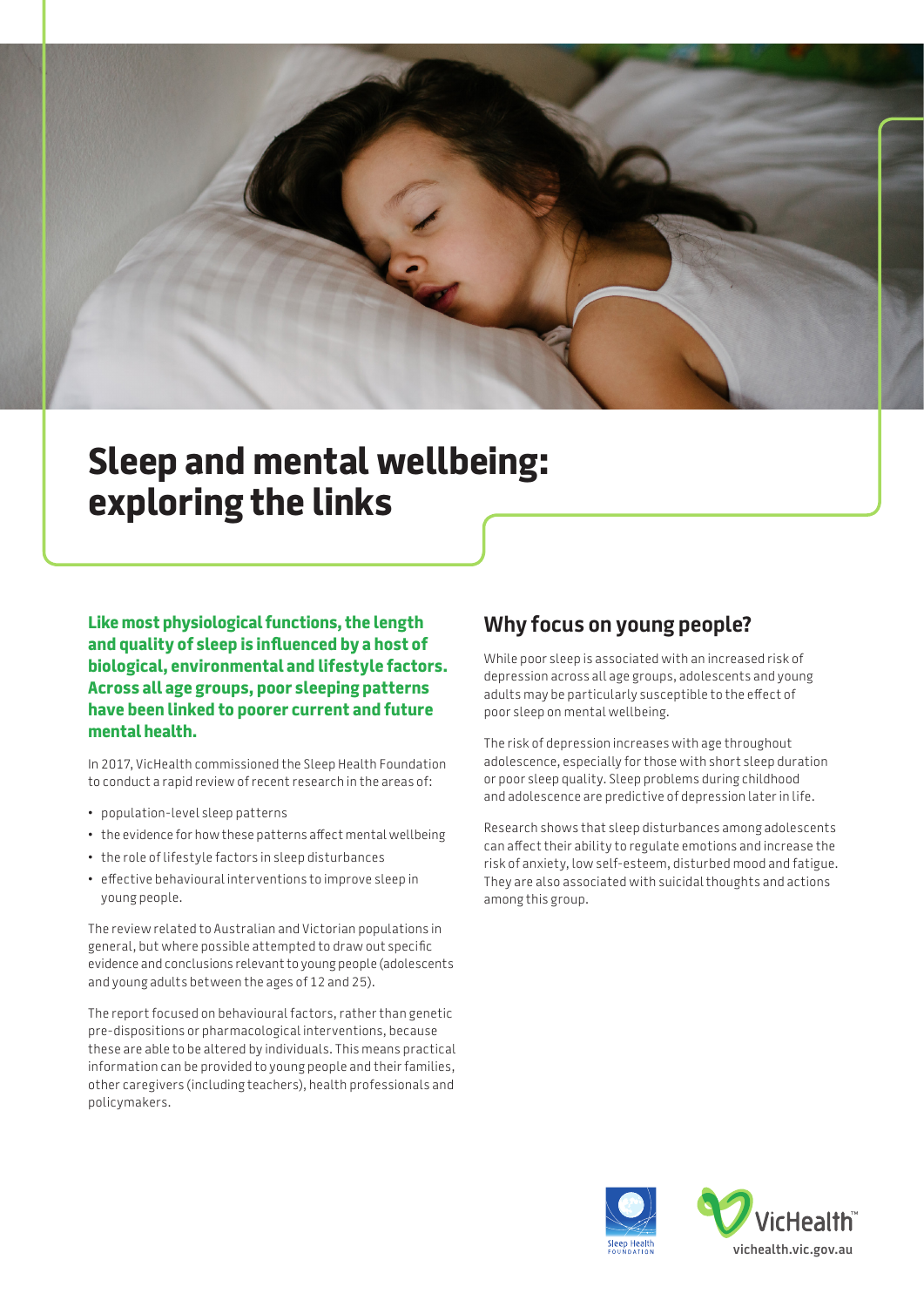**Table 1: Sleep recommendations by age**



## SLEEPFOUNDATION.ORG | SLEEP.ORG

Hirshkowitz M, The National Sleep Foundation's sleep time duration recommendations: methodology and results summary, Sleep Health (2015), http://dx.doi.org/10.1016/j.sleh.2014.12.010

Source: US National Sleep Foundation, 2015.

## **Are young people getting enough sleep?**

The US National Sleep Foundation has published sleep recommendations for age groups across the lifespan (see Table 1). These recommendations highlight that as people get older, they generally need less sleep. In line with this, research shows that among Australian children aged 9 to 18 years, school-night sleep duration decreases at a rate of 12 minutes per year. Data from Victoria and South Australia shows adolescents are only getting an average of between 6.5 and 7.5 hours of sleep on school nights, rather than the recommended 8–10 hours.



**Adolescents are only getting between 6.5 and 7.5 hours of sleep on school nights**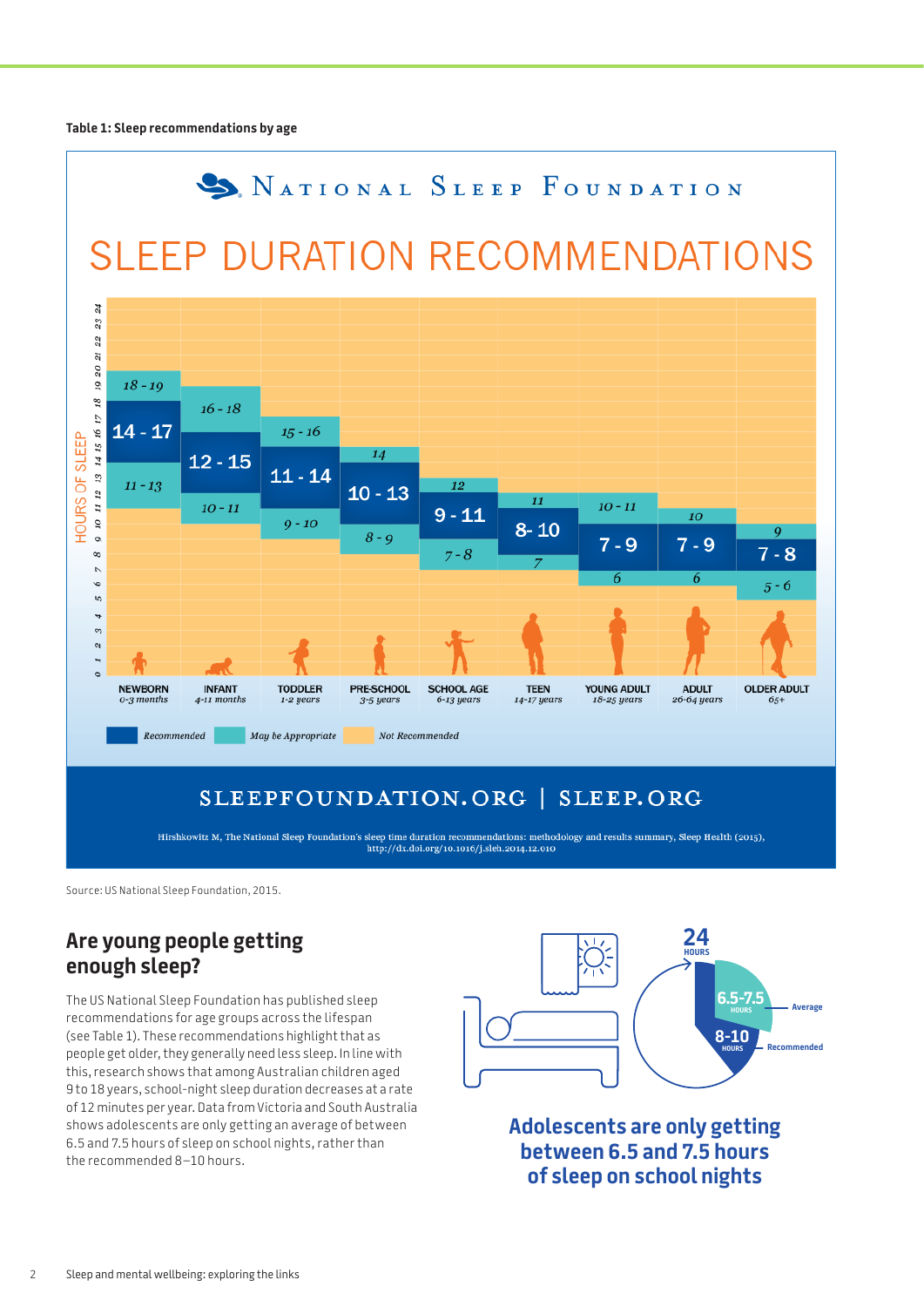Adolescents have a biological tendency towards later 'sleep timing' – that is, they are inclined to go to bed later and sleep in – and this is what occurs on weekends and during school holidays. During these periods, adolescents achieve significantly more sleep: up to 90 minutes more per night on weekends and 40–120 minutes more during school holidays. These findings suggest that school start times conflict with adolescents' natural patterns of sleep, and many in this group might sleep longer during the week if allowed the opportunity.

## **Adolescents' natural tendency to go to bed later and 'sleep in' may conflict with school start times.**

A 2016 survey of young Australian adults found average weeknight sleep duration (7 hours 14 minutes) was just inside recommended levels, but this average was extended by 71 minutes on weekends. This, along with a finding that more than half of university students are likely to nap at least once or twice a week, suggests that many young adults may also be missing out on needed sleep during the week.



## **Longer weekend sleep times suggest many young adults may be missing out on needed sleep during the week**

## **Sleep problems are common**

Occurring throughout the lifespan, sleep problems and disorders range from mild to severe, and short to long term. Insomnia and Delayed Sleep-Wake Phase Disorder (DSWPD) are two common sleep disorders affecting young Australians (see below). However, many people have impaired sleep without meeting diagnostic criteria for a sleep disorder. For example, among surveyed adolescents in Adelaide, two-thirds (66%) reported at least one symptom of a sleep disorder, although less than a quarter (23%) believed they had a sleep problem.

#### **Insomnia**

Insomnia can include issues such as difficulty falling asleep or staying asleep, or waking early in the morning and not being able to go back to sleep.

People experiencing insomnia may wake feeling unrefreshed, be tired during the day, have difficulty concentrating and/or feel irritable, and these symptoms can cause distress or impairment in everyday activities.

The prevalence of severe clinical insomnia is highest among young Australians aged between 18 and 24 years (affecting 11% in this age group) and many more (up to 66%) experience symptoms of insomnia.

#### **Delayed Sleep-Wake Phase Disorder**

Delayed Sleep-Wake Phase Disorder (DSWPD) affects the body's natural rhythm of sleep and wakefulness. In DSWPD the body clock is shifted, and those affected fall asleep and wake up later than society's norms suggest they should.

The disorder is most common among adolescents, affecting 1 in 100 Australians of this age, although up to 52% meet at least one of the diagnostic criteria.

Adolescents with DSWPD may not be able to fall asleep early enough to obtain sufficient sleep on school nights, and waking in time for school may be difficult or impossible.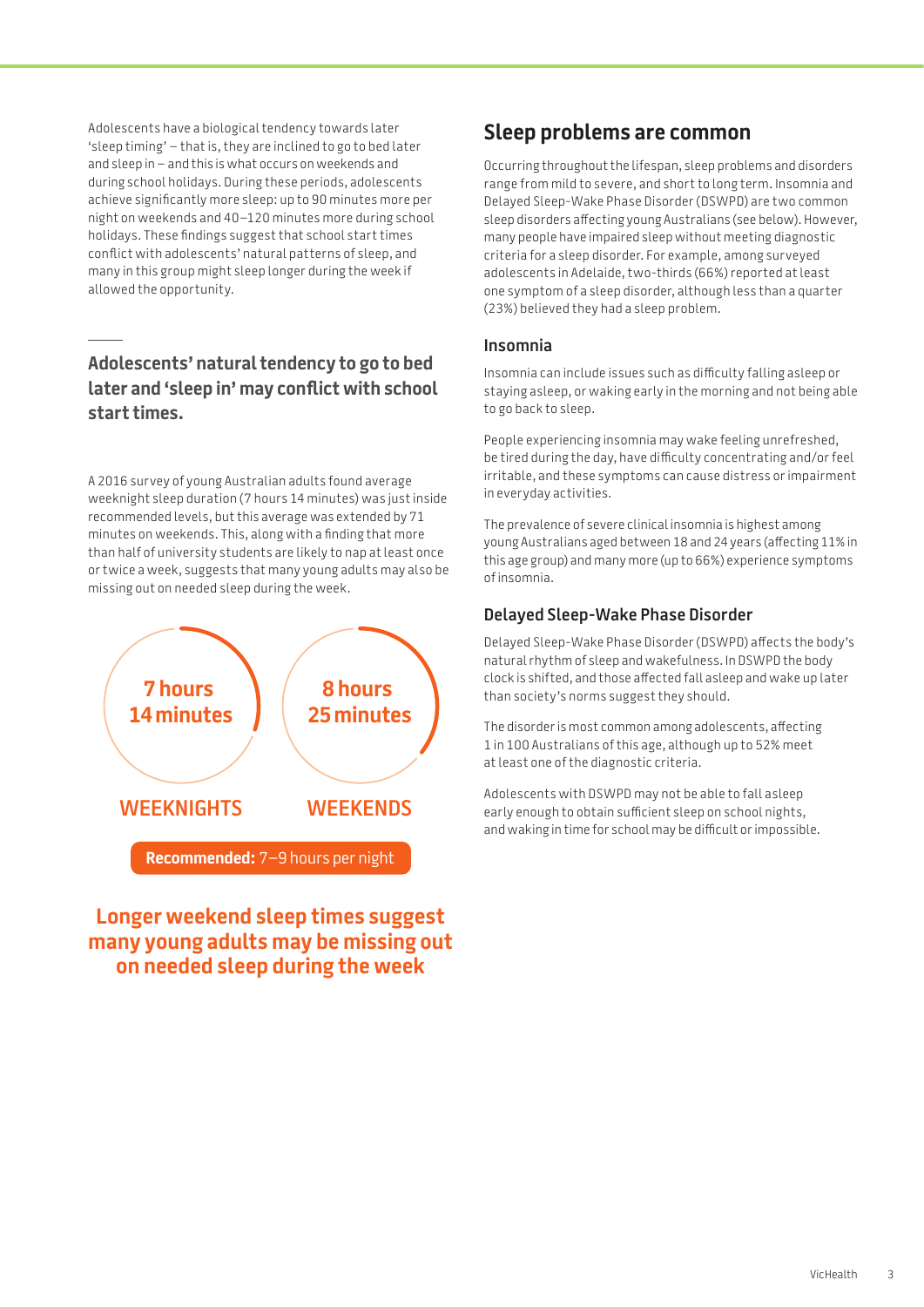## **Behavioural and environmental influences**

While there is a genetic basis to people's sleep patterns, behavioural and environmental factors also contribute. While a number of these may be important across the lifespan, some may be particularly important in benefiting or disrupting the sleep patterns of young people.



**Technology use, caffeine consumption and stress may contribute to later bedtimes and sleep difficulties among young people**

#### **Technology**

Technology use is undoubtedly high among adolescents and young adults, particularly before bedtime, and is frequently claimed to impair the sleep of this age group. Although differences in study design make generalisations difficult, playing video games, computer and internet use, and ownership of interactive mobile devices have all been associated with later bedtimes and possibly shorter sleep duration among young people. However, experiments are needed to clarify the cause and effect of devices on sleep.

#### **Caffeine**

Caffeine consumption is increasing among adolescents, and increased intake has been associated with decreased sleep duration, more awakenings after sleep onset and increased tiredness during the day. Caffeine may block an important sleep-promoting hormone in the brain, and high doses can result in nervousness, restlessness and sleeplessness. However, it is not clear whether adolescents who sleep less and are more tired use caffeine to promote alertness, or whether sleep is disrupted as a direct result of caffeine consumption.

#### **Family and peer factors**

A good family environment has been linked with improved sleep quality, earlier bedtime, falling asleep more quickly and longer sleep duration. Conversely, greater conflict in late childhood is related to sleep problems in early adolescence.



**Parent-set bedtimes, physical exercise and positive social interactions may contribute to young people achieving earlier bedtimes and longer sleep times**

A Melbourne study involving high school students found that 'family time' during the school week was associated with bedtimes that were 15 minutes earlier, and 15 minutes more sleep at night. Parent-set bedtimes may also benefit sleep time and daytime tiredness. This reflects evidence for good 'sleep hygiene': having a regular bedtime, relaxing before bed, avoiding evening stimulants (such as caffeine) and having a comfortable sleep environment.

Beyond the family environment, peers represent an important component of adolescents' lives. Loneliness and difficulties interacting with peers are associated with increased sleep problems and, conversely, positive peer interactions may benefit sleep.

#### **Extracurricular activities and homework**

While some studies have suggested that greater homework loads or part-time work influence sleep patterns in young people, no consistent relationship has been found.

Physical activity may be related to earlier bedtimes and better sleep quality and quantity, although the timing of activity may be a critical factor in determining its effect on adolescents and young adults.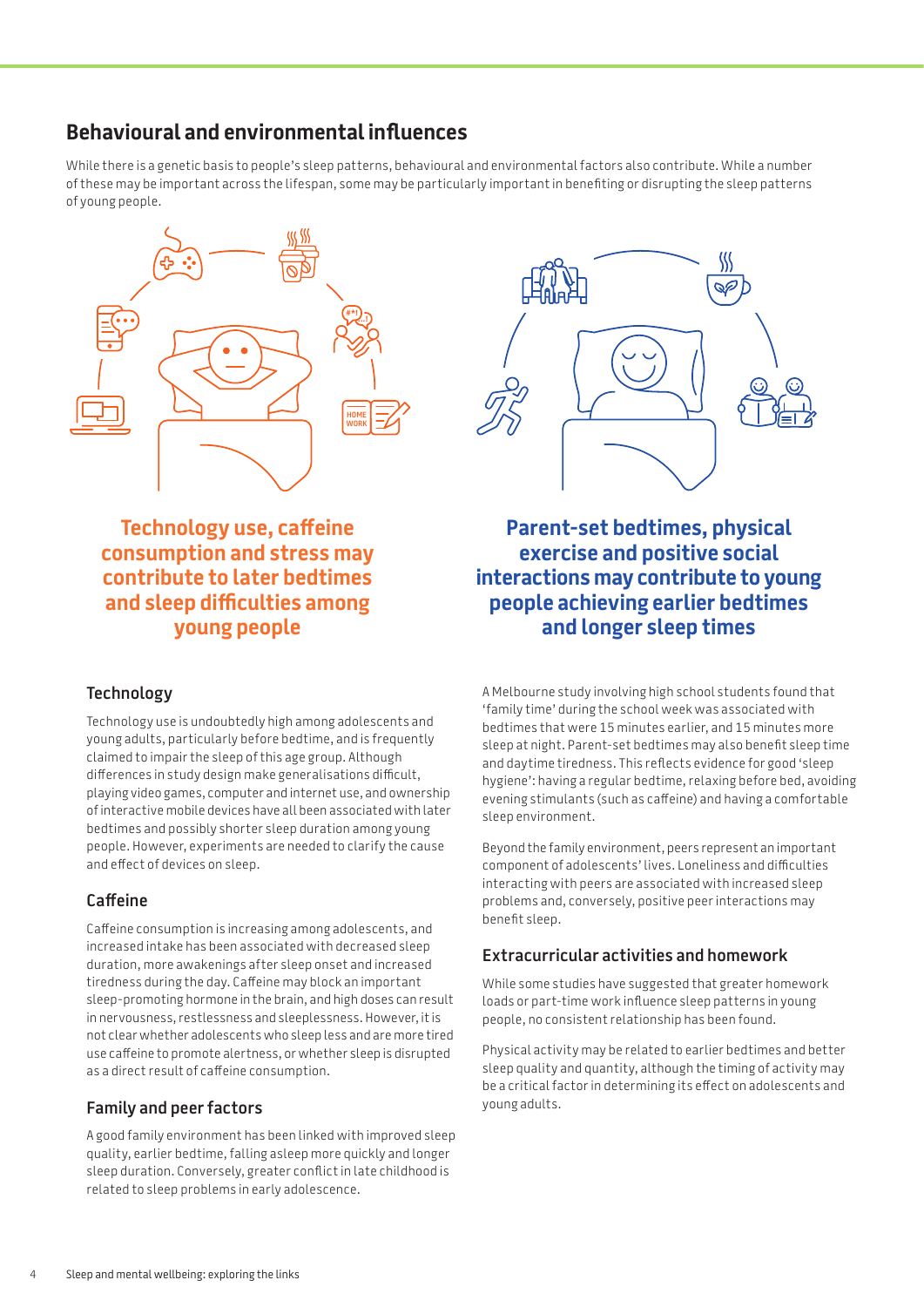# **Changing behaviours to improve sleep**

While the lifestyle factors mentioned have been correlated with better or worse sleeping patterns, more research is needed to investigate whether they cause these effects, particularly among young people, and whether changing these behaviours improves sleep patterns.

For people with diagnosed sleep disorders (e.g. clinical insomnia and DSWPD), there is evidence that clinical interventions, delivered by trained health care professionals, are likely to be helpful. As well as being an effective treatment for clinical insomnia, cognitive behavioural therapy (CBT) can improve the sleep and mental health of other adolescents and young adults with sleep problems.

However, other, low-intensity interventions may also improve the sleep of young people who experience some aspects of poor sleep. Some of these strategies require less specialised knowledge and training to deliver than clinical interventions, and represent promising avenues for improving the sleep of young people.

### **Sleep hygiene**

Sleep hygiene interventions can include information sessions and lectures, and one-to-one or group discussions. They can be delivered either in person or online. Designed to inform people about good sleep hygiene practices, they are often provided as a 'once-off' session.

Among university students, sleep hygiene interventions have been shown to improve sleep duration and the time taken to fall asleep.

## **What is sleep hygiene?**

| <b>INCLUDES</b>                  |                                 |  |
|----------------------------------|---------------------------------|--|
|                                  | A regular bedtime and wake time |  |
|                                  | Relaxing before bed             |  |
|                                  | Avoiding evening stimulants     |  |
|                                  | Comfortable sleep environment   |  |
| <b>BENEFITS FOR YOUNG PEOPLE</b> |                                 |  |
|                                  | Earlier bedtimes                |  |
|                                  | Less trouble falling asleep     |  |
|                                  | Longer sleep                    |  |

#### **Relaxation and mindfulness**

There is significant variation in the design of relaxation or mindfulness interventions aiming to improve sleep (e.g. mindfulness sessions involving a breathing focus, guided meditation, muscle relaxation techniques, listening to classical music or hypnosis). However, there is evidence that such interventions can provide modest benefits relating to various aspects of sleep quality.

#### **Pre-bed phone restriction**

One recent South Australian study asked adolescents to stop using their phone one hour before bedtime on school nights (after a week of baseline or 'usual' sleep habits). During the intervention, the subjects maintained the same bedtime, but turned their lights out 17 minutes earlier, and obtained an average of 21 extra minutes of sleep per night – gaining 1 hour and 45 minutes of sleep over the school week.



**Teenagers who stopped using their phones just one hour before bedtime gained 1 hour and 45 minutes extra sleep over a school week**

#### **Can school-based programs help?**

 Overall, school-based sleep programs provide a promising platform for educating adolescents about sleep and support behavioural interventions (e.g. improved sleep hygiene, relaxation techniques). However, while they promote shortterm benefits, research does not currently indicate that they facilitate long-term changes, and further development is required before they are able to consistently alter sleep and mental health in young people.